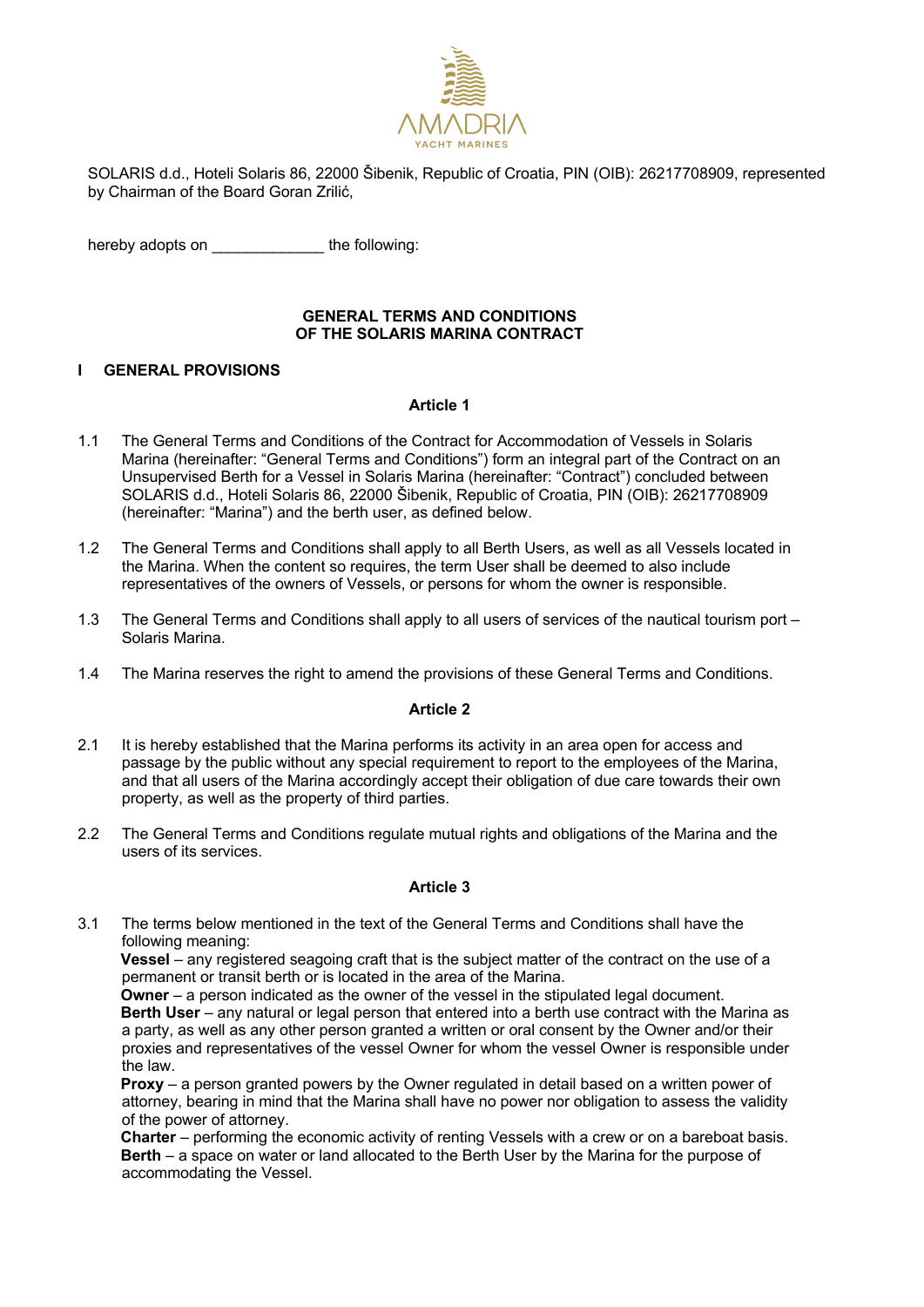

**Contract on an Unsupervised Berth for a Vessel (or Contract)** – a contract entered into by the Berth User with the Marina for a permanent berth for a period longer than 3 months, concluded by signing a special written contract form.

**Contract on the Use of a Transit Berth** – a contract entered into by the Berth User with the Marina for a period up to 3 months, concluded upon presentation of the necessary papers after berthing the vessel, without signing a written contract.

**Persons on Board** – persons granted the power by the berth user or the owner/user of the vessel to stay on board, who the Marina shall not have and cannot have the power or obligation to check, and for whom the Marina shall in no case be responsible.

## **Article 4**

- 4.1 Berth Users, the crew and/or other persons on board the Vessel using the berth in the Marina, as well as all users of services provided by the Marina shall comply with these General Terms and Conditions and the applicable Regulations on Port Order of the Marina.
- 4.2 In case of non-compliance with the mentioned acts, the Marina may deny the provision of its services, especially the use of berths, that is, it may cancel the berth provided for use.
- 4.3 The Marina shall have the autonomy not to renew berth contracts concluded with berth users and not to accept the conclusion of new berth contracts with berth users without stating a specific reason, in particular due to construction works at the Marina or a risk assessment of the Marina in relation to a specific berth contract.
- 4.4 In case the berth contract expires without the Berth User moving their vessel, the Marina shall have the autonomy to move such a vessel to land, within the Marina area or to a location suitable for the Marina with respect to its needs, without prior notification to the Berth User or owner of the vessel. The Marina shall in any case seek to notify, in advance or subsequently, the person that entered into the last berth contract of this type of action and in that case the costs of lifting and moving the vessel shall be borne by the owner of the vessel.
- 4.5 The Marina shall not be responsible for any damage to the vessel that may arise after the termination of the berth contract, unless the damage was caused directly by the Marina with intent or through gross negligence when lifting the vessel and transferring it to land.
- 4.6 Possession of the vessel during the term of the berth contract and after the expiry of the berth contract shall be held by the person who entered into the berth contract, and the possible actions of lifting and moving the vessel as specified in previous points 4.3 and 4.4 in the event of expiry of the berth contract shall not be considered as disturbing the possession under these terms and conditions nor shall the Marina be considered as taking the vessel into its possession for its own benefit.
- 4.7 After the start of the time limit stipulated for moving the Vessel, the Marina shall be entitled to move the Vessel from a wet berth to a dry berth, or from a dry berth to another dry berth, within or outside the area of the Marina.

- 5.1 The service of using a berth shall be considered as provided if the Vessel is located within the area of the Marina. The Marina shall not be required and does not have the facility to record arrivals and departures of vessels on a permanent berth. Immediately upon arrival of the Vessel to the Marina, the Berth User shall report the arrival of the Vessel at the reception desk of the Marina if the berth used is a transit berth.
- 5.2 The Marina shall have an absolute discretion to refuse to conclude or extend a contract for a permanent berth service or reception of vessels on a transit berth. Upon conclusion of the contract, each berth user shall be clearly informed of the term of the contract and the Marina shall not be required to notify the berth user of the expiry of the contract. In case the vessel is not collected for longer than 60 days after the expiry or termination of the contract, the Marina shall have the right,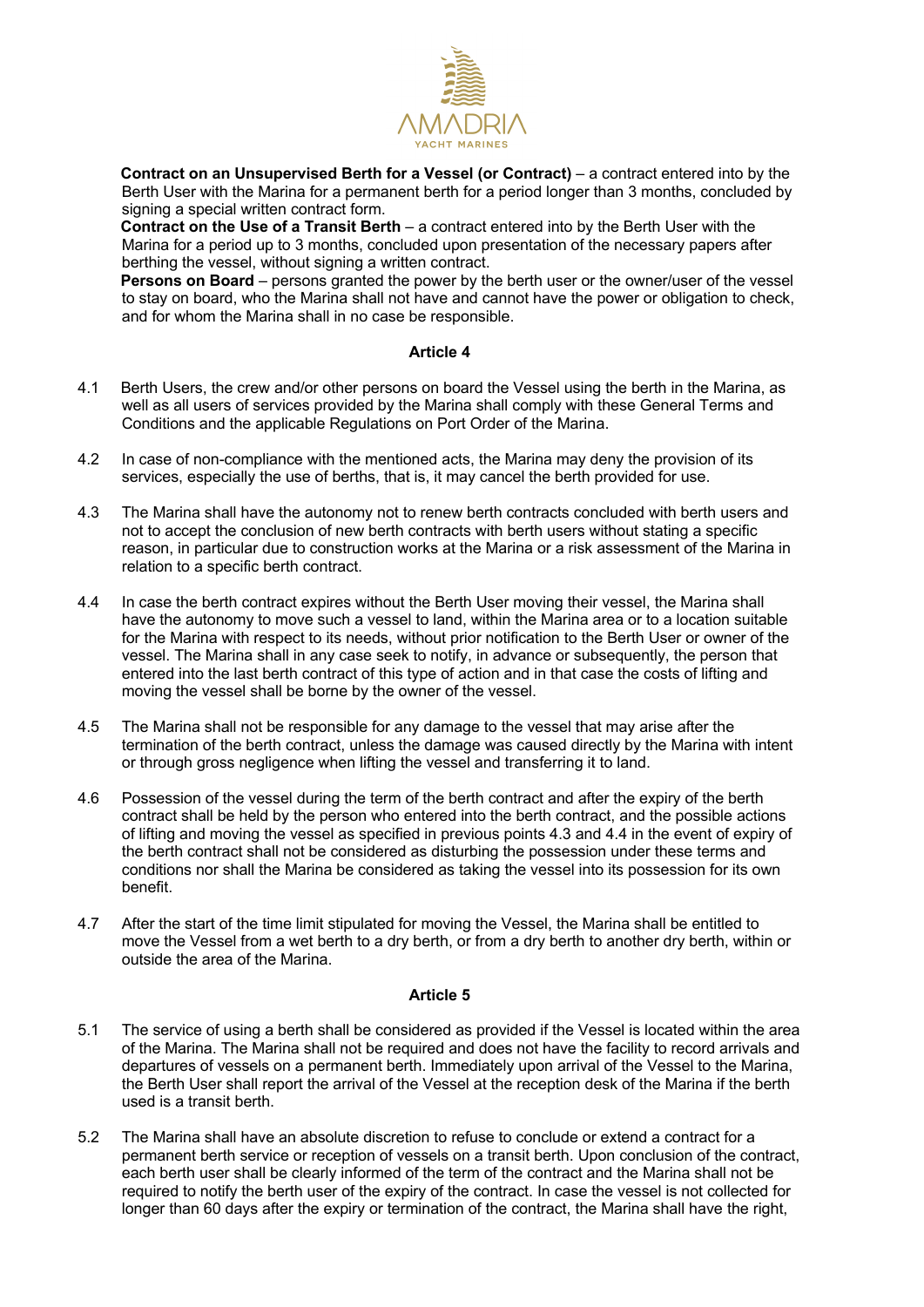

and not the obligation, to take over possession of the vessel and hand it over to a third person for whom the Marina shall not be responsible and who is not required to keep the vessel, but may even destroy it, all without any further obligation to notify the berth user or owner/user of the vessel of the actions undertaken by the Marina.

- 5.3 For all Vessels located in the area of the Marina for which a written Contract has not been concluded, the Marina shall have the right to charge a daily berth fee for the Vessel in accordance with the price list of the Marina.
- 5.4 The Marina shall in no case be required or entitled to prevent persons who have not concluded a berth use contract with the Marina from collecting the vessel from a wet or dry berth, regardless of whether that person is an unknown third person or the owner of the vessel or persons who, on whatever grounds, have the right of possession of the vessel or persons who do not have that right. The Marina shall not be held responsible for possible theft of the vessel. The Marina shall act exclusively according to court decisions on retaining vessels in the Marina, should that be objectively possible.

### **Article 6**

- 6.1 The Contract or the rights thereunder shall not be transferable to other natural or legal persons. If the Berth User sells the Vessel during the term of the Contract, the new owner or any other third person may ask for an extension of the contract, and the contract shall be deemed extended upon making the payment for a further contractual period in accordance with the Marina's offer.
- 6.2 The Marina shall not be required, entitled or required to check whether the vessel in the Marina or the vessel for which a berth contract has been concluded is technically capable of navigation, or whether it is technically or administratively and legally proper in any way.

#### **Article 7**

7.1 Should any user of services provided by the Marina cause damage to the Marina or to other users of services provided by the Marina through any action or failure to act, they shall compensate the damage in full in accordance with the applicable regulations of the Republic of Croatia.

# **Article 8**

8.1 Responsibility for material and non-material damage to the property of the Marina, property of other Berth Users and property of third persons, and any damage resulting from environmental pollution, caused by the crew of the Vessel or any other person authorised to stay on board the Vessel, or damage caused as a result of a defect of the Vessel or on-board equipment, or of poor maintenance of the Vessel or equipment, shall be borne by the Berth User who, by their action or failure to act, personally or through their property, caused the damage in question.

- 9.1 All services provided by the Marina shall be charged according to the price list applicable at the time of providing the service in question to the User, and the User of the service shall be deemed to be acquainted with the applicable price list upon signing the contract or using the service in the case of transit berths.
- 9.2 The applicable price list is available at the Marina's reception desk, and may also be provided on request.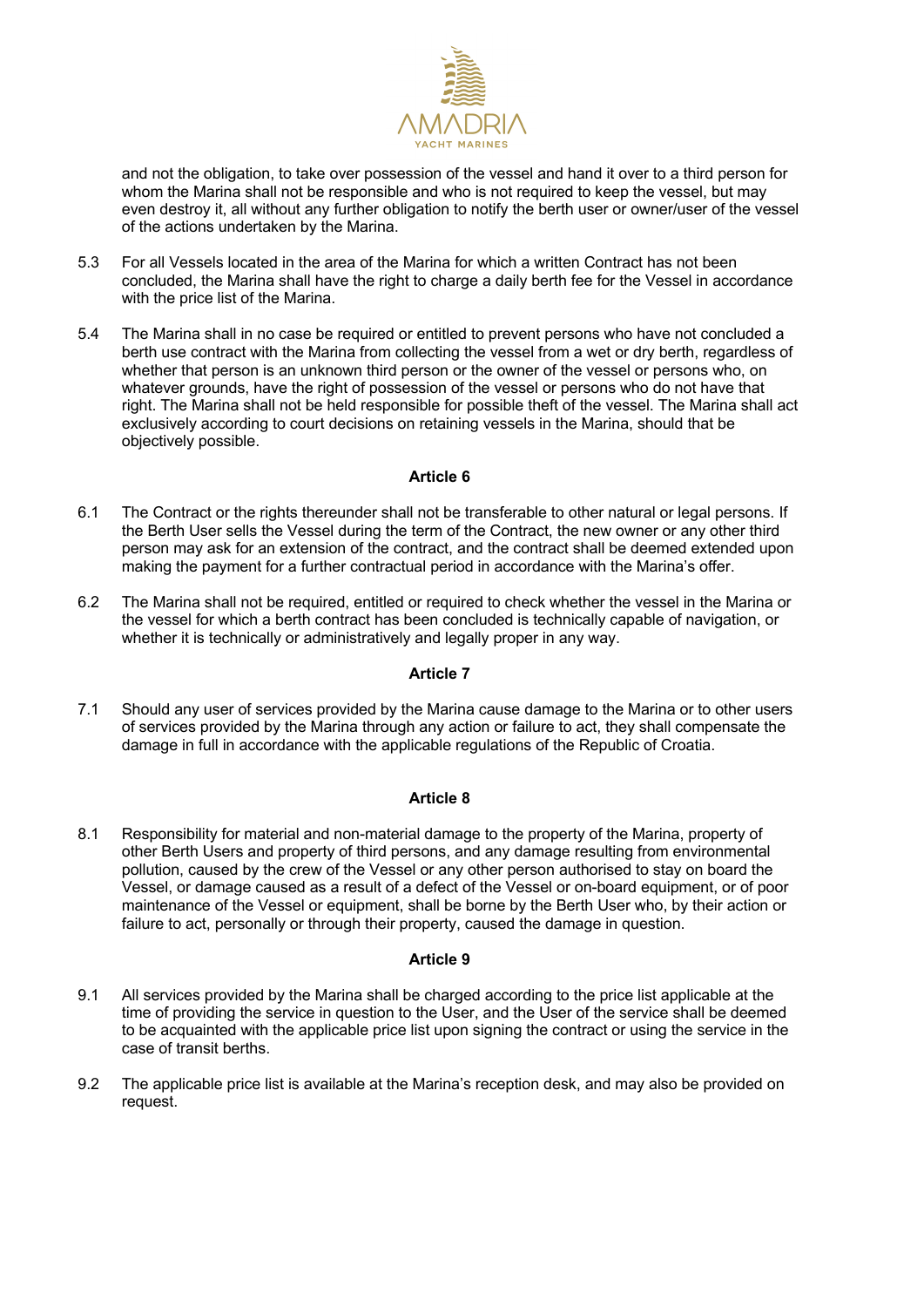

# **II RESPONSIBILITY a.) Obligations of the Marina**

# **Article 10**

- 10.1 The Marina shall be responsible for damage for which it is responsible under the law, and for which it would be responsible based on a court judgement.
- 10.2 The Marina shall not supervise individual Vessels or their condition. Therefore, the Marina shall not be required to inform the Berth User of the condition of the Vessel, or take actions to remedy the damage caused to the Vessel. The Marina expressly states that a supervision service shall not been contracted, which is possible to contract pursuant to the provision of Article 673.j(3) of the Maritime Code, and that the Marina shall not be required to inspect the condition of the yacht or boat, or its equipment, through a regular external inspection or to inspect the condition of the interior of the yacht or boat.
- 10.3 Notwithstanding other provisions of these Terms and Conditions, in case the court establishes exceptional responsibility of the Marina or the Marina acknowledges its responsibility, the Marina shall compensate the damage in the amount corresponding to the actual damage incurred, but no more than the HRK equivalent according to the middle exchange rate of the Croatian National Bank of:
	- EUR 40,000.- for vessels up to a registered length of 8 metres,
	- EUR 80,000.- for vessels of a registered length of 8 to 12 metres,
	- EUR 100,000.- for vessels of a registered length exceeding 12 metres,

regardless of the potentially greater actually established value of the damaged vessel and the equipment on board, and the actually established greater amount of damage.

# **Article 11**

- 11.1 The Marina shall not be required to take out an insurance policy covering any damage on vessels or vessel equipment. Any insurers of a vessel shall not have the right to seek indemnity or other type of compensation from the Marina. When taking out any type of insurance policy, the Berth User shall provide the insurer with the terms and conditions that apply to the Marina, and irrespective of the regulation of the berth user, the Marina shall have no obligation towards the insurer of the berth user or the vessel.
- 11.2 The Marina shall not be responsible for any equipment on board the Vessel, nor shall keep, maintain, receive and/or establish an inventory.
- 11.3 The Marina shall not be responsible for damage caused by repairers, subcontractors, proxies of the vessel Owner or third parties, regardless of whether or not the Marina gave them the permission to provide services within the Marina.

#### **Article 12**

12.1 The Marina shall not be required or entitled to prevent potential physical departure of Vessels from the Marina by sea or by land, irrespective of the instructions given by the Berth User, which does not affect the right of the Marina to retain the Vessel in case of a potential claim, until the claim is settled. Any requests by the Berth User concerning the possession or ownership of the Vessel by third parties shall be resolved by the Berth User directly with those third parties, without any involvement by the Marina.

# **Article 13**

13.1 The Berth User and/or persons on board the vessel shall be solely responsible for any possible damage caused to the vessel or by the vessel.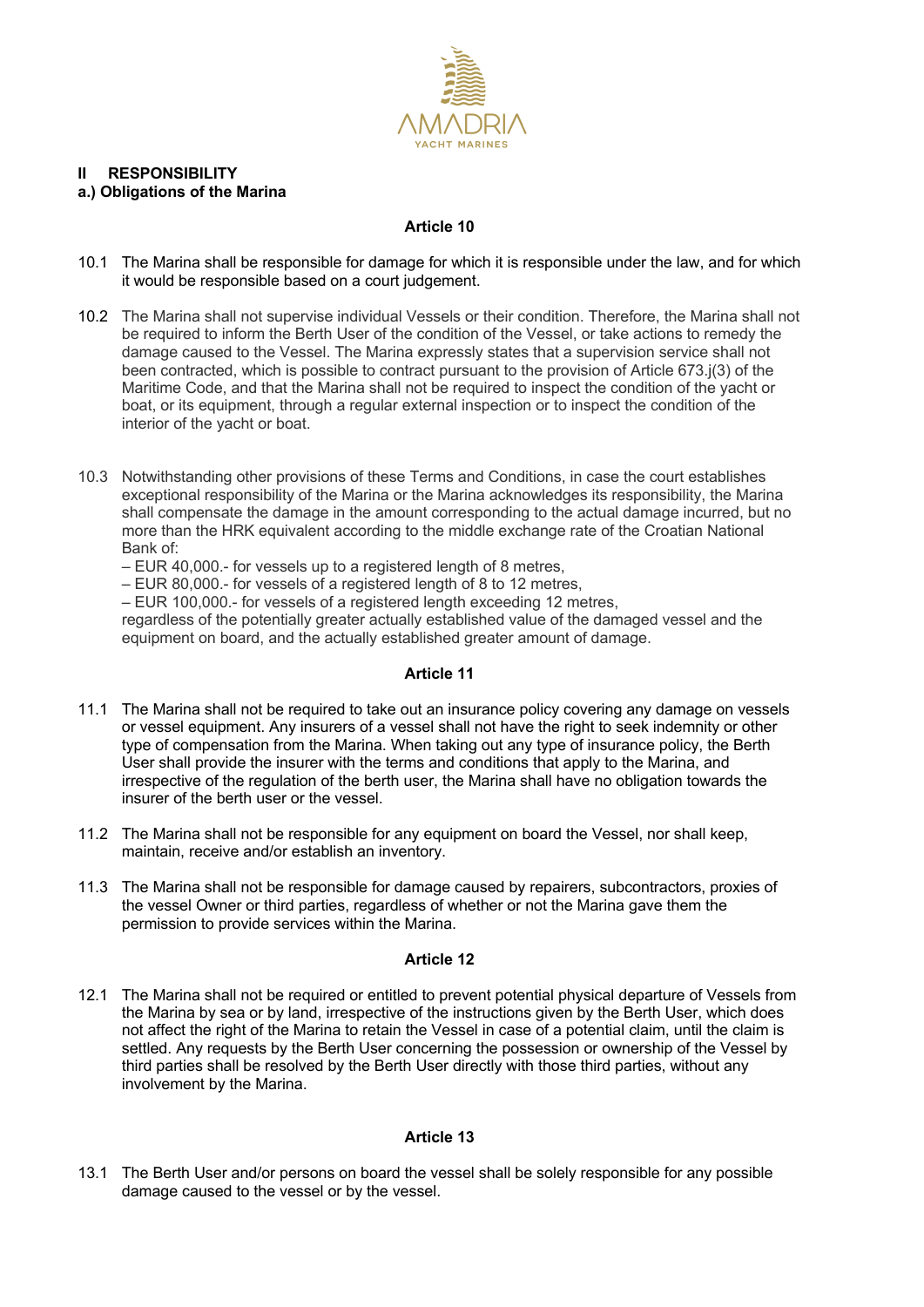

#### **Article 14**

- 14.1 Should the Marina bear any costs in relation to any damage incurred, including legal costs, or should it be required to pay any amount of compensation to third parties, the berth user shall fully compensate the Marina.
- 14.2 The Marina shall not be responsible for any keys used for the vessel or for the person collecting the keys, nor shall it be entitled to establish the person who is authorised for collecting the keys.

- 15.1 The Marina shall in no way be responsible for any fire damage caused to the vessels, or to the vessel on which the fire started, or to the vessels to which the fire potentially spread.
- 15.2 The Marina shall not be liable or responsible for establishing the proper functioning of fire-fighting equipment on board vessels or for the proper functioning of any other equipment on board vessels aimed at predicting or preventing the occurrence of fire.
- 15.3 The Marina shall not be liable or responsible for supervising or preventing any actions of persons on board the vessels, that may have an impact on the occurrence of fire.
- 15.4 The Marina staff have the sole and exclusive obligation to warn and prevent persons on board vessels from using open flame in the open areas of the vessel on wet and dry berths, or on land, if and when they can identify such a case under objective circumstances.
- 15.5 The Marina staff does not have the capacity and does not undertake to make the rounds of the Marina at intervals of less than twelve hours, and because of which the Marina does not assume any liability or responsibility for detecting a possible occurrence of fire in a period shorter than two hours.
- 15.6 In case of a potential fire, the Marina staff shall take the appropriate measures to prevent the spread of the fire and to put out the fire, to the extent objectively possible, without risking the health and life of persons involved in those actions, whereby the Marina in no way guarantees to be able to prevent any occurrence or spread of fire on the vessel on which the fire started or the vessels to which the fire potentially spread.
- 15.7 The Marina shall not be required and does not have the facility to establish whether there are persons on board of vessels that might be affected by the fire.
- 15.8 The order and type of activities to be undertaken by the Marina staff on detecting a fire shall be determined entirely through an autonomous assessment by the Marina staff in a specific case, as regards the use of fire-fighting equipment and the activities aimed at preventing the spread of fire.
- 15.9 In any case, the Marina shall not be required to compensate damage incurred as a consequence of fire, except in cases where the Marina infringed the provisions set out in points D and E of this Article.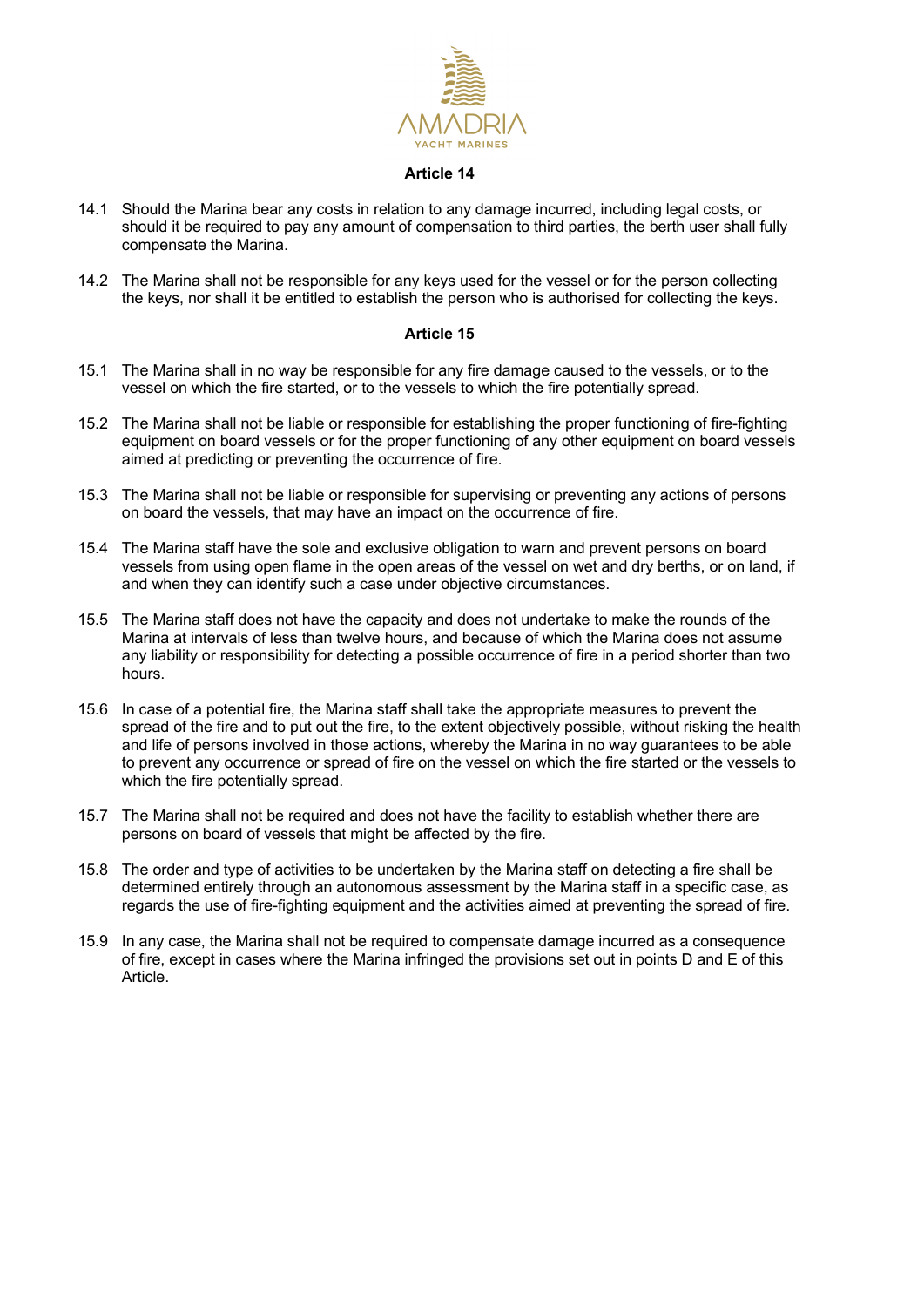

# **III. PERMANENT BERTH Contract on an Unsupervised Berth for a Vessel**

## **Article 16**

- 16.1 The Marina undertakes to provide the Berth User with a berth for the purpose of accommodating a vessel, and the Berth User undertakes to pay the fee for using the berth. The Marina shall not perform any checks on persons on board the vessel.
- 16.2 The primary mode of communication shall be via the e-mail address provided to the Marina by the Berth User upon concluding a contract on the use of a permanent berth as their personal e-mail address. Communications shall be deemed duly delivered by the Marina regardless of a confirmation of receipt by the recipient and other evidence of delivery. On the other hand, communications shall be deemed duly delivered to the Marina only if the Marina has confirmed the receipt thereof by e-mail.
- 16.3 By concluding a berth contract, the Marina does not, as set out in the provision of Art. 673.j of the Maritime Code, undertake to supervise the Vessel and therefore the parties enter into a "Contract on an Unsupervised Berth for a Vessel".
- 16.4 The Marina does not assume any liability for the vessels or means of transport and shall not be held responsible for any damage within the area of the port, including damage to vessels, vehicles or inside facilities owned by the port, considering that it did not undertake to take care of the vessels or cars and the items left inside.
- 16.5 The Marina shall not be required to set up video surveillance, but may use such a system for its own needs, and shall not be required to hand over for inspection any video surveillance recordings.

# **Article 17**

17.1 The Marina shall determine the location of the permanent, transit or dry berth for each vessel in accordance with the Regulations on Port Order of the Marina and its berth plan.

# **Article 18**

- 18.1 The Marina shall have the right to, if necessary and by its own assessment, move the vessel for which a Contract on an Unsupervised Berth for a Vessel has been concluded to another berth within the area of the Marina, for which it shall not require any special or prior permission by the permanent berth user, but shall notify the Berth User of the change of berth in a timely manner.
- 18.2 Moving the vessel to another berth within the area of the Marina during the term of the Contract shall not affect the responsibility of the Marina.

# **Obligations of the Marina**

- 19.1 The Marina undertakes to provide the berth for use to the Berth User in accordance with the General Terms and Conditions, the contract, the price list and the Regulations on Port Order of the Marina.
- 19.2 The Marina undertakes to provide for use to the Berth User and the persons authorised by them to be on board sanitary facilities and other infrastructure intended for users, properly maintained and with standard equipment.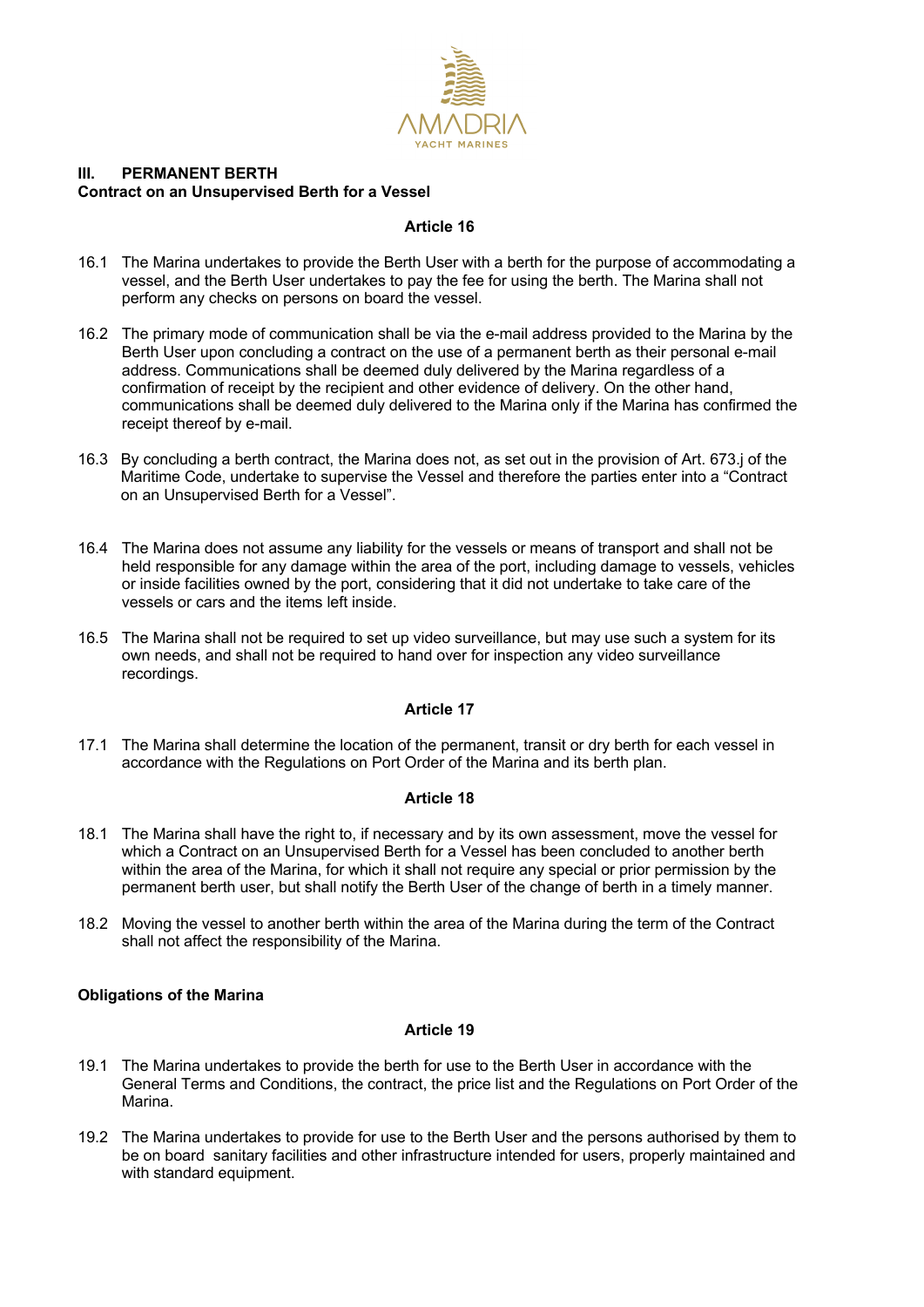

## **Obligations of the Berth User**

## **Article 20**

20.1 The Berth User shall:

a) pay the fee agreed for the use of the berth in the Marina in the agreed manner and at the agreed time;

b) take due care of maintaining the vessel in good condition in its entirety throughout the period during which the vessel is lying at berth in the Marina;

c) notify the Marina of any change of the e-mail address; messages sent by the Marina to the last known e-mail address of the Berth User shall be deemed actually duly delivered;

d) notify the Marina of any change of telephone numbers that may be used for contacting the berth user in case of emergency.

- 20.2 The user or their guest shall not be entitled to leave equipment, a trailer, luggage, a jet ski or other objects unsupervised. If left unsupervised, the Marina shall be entitled to remove them regardless of who owns them, without bearing any responsibility therefor, all for the purpose of ensuring safety for users of the Marina and their guests.
- 20.3 Any oversight by the Berth User shall not be considered as an oversight of the Marina and the Marina shall not be required to correct the oversight of the Berth User and/or contact the Berth User.

### **Article 21**

- 21.1 A permanent berth user at the Marina shall not:
	- a) rent the berth to third persons;

b) use any part of the port, facilities, vessel or vehicle which are located within or on the Marina property for commercial purposes, unless a special contract with the Marina has been concluded for such a type of activity;

c) perform any modifications or adjustments on the equipment and installations of the Marina;

d) display notifications or advertisements, unless they are given an explicit approval by the Marina.

# **Termination of the nautical berth contract**

- 22.1 A Contract on an Unsupervised Berth for a Vessel shall generally be concluded for a minimum period of 3 months.
- 22.2 The Contract may not be transferred to other persons by the Berth User, nor can it apply to another vessel.
- 22.3 The Berth User shall be deemed duly notified of the contract termination if the Marina delivered a notice of termination of the Contract on an Unsupervised Berth for a Vessel with a calculation of all costs incurred until then to the e-mail address provided by the Berth User to the Marina, without requiring any further evidence of receipt of the e-mail.
- 22.4 The Marina shall be deemed duly notified of the nautical berth contract termination by the user if the notice is delivered to the Marina's e-mail address intended for communications, with the Marina confirming the receipt, which shall not release the User from their obligation to cover the total costs of the Marina.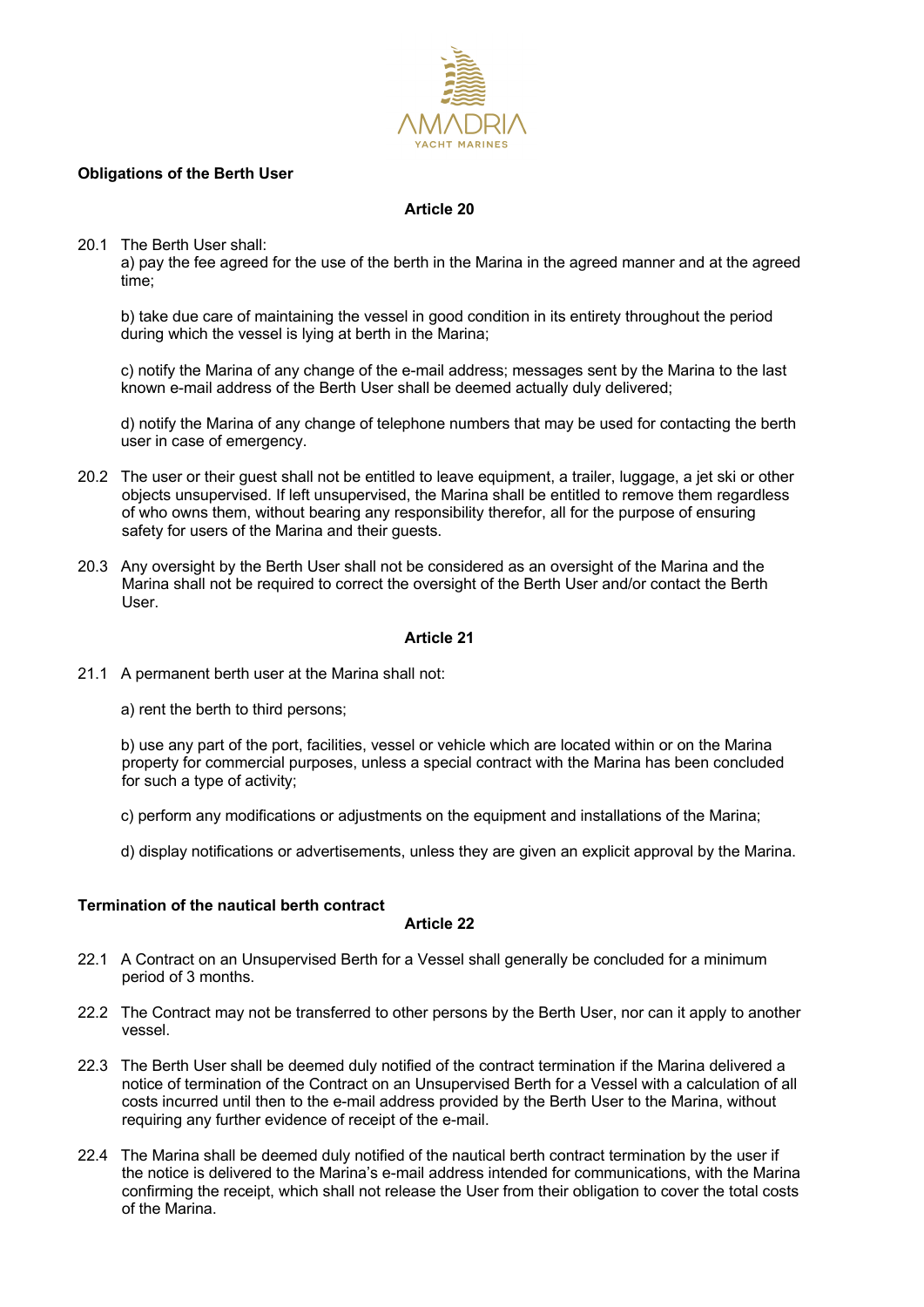

- 22.5 When establishing the grounds for terminating the contract, the Marina shall have the autonomy and discretion to assess the validity of the grounds, in which case the Marina has the right to move the vessel to another appropriate dry or wet berth at its own discretion, which does not necessarily have to be located within the area of the Marina.
- 22.6 The Marina shall acquire the retention right over the vessel and the right of lien on the vessel and equipment for all outstanding claims on the grounds of the services provided, measures taken at the cost of the permanent berth user, claims on the grounds of damage compensation as well all other claims arising from these General Terms and Conditions and the applicable Regulations on Port Order of the Marina.
- 22.7 The Berth User agrees that the Marina may without further questions and approval in the aforementioned cases execute its right of lien and the right of vessel retention.
- 22.8 The Marina may, based on its personal assessment, decide to place the vessel on land within or outside the area of the Marina for the protection of its claims. The Berth User shall bear all new costs.

## **IV TRANSIT BERTH Contract on the Use of a Transit Berth**

# **Article 23**

- 23.1 The subject matter of the Contract on the Use of a Transit Berth is the service of using a transit berth in the Marina. The Contract on the Use of a Transit Berth is a short-term contract concluded for a minimum period of one (1) day and a maximum period of 3 months. The term is defined in the number of days the vessel is actually on berth.
- 23.2 The service of using a transit berth shall be provided based on an informal contract which is considered concluded at the moment the vessel arrives to the Marina and is brought to a berth in the Marina, whereby the user of the transit berth accepts these General Terms and Conditions in their entirety without possibility for adjustments. The transit berth user shall be the person who is in possession of the vessel at the moment of using the transit berth.
- 23.3 The Marina shall determine the transit berth for each vessel in accordance with the Regulations on Port Order of the Marina and its berth plan and depending on the availability of transit berths at the moment of arrival of the vessel to the Marina, whereby a crew member of the Marina shall meet the vessel on its scheduled arrival to the Marina and assign a berth.
- 23.4 When the vessel arrives to the Marina and is brought to a berth, the vessel user shall submit to the Marina the navigation licence for the vessel (i.e. a corresponding document which allows sailing out).

# **Obligations of the Marina**

- 24.1 The Marina shall provide the berth for use to the Transit Berth User in accordance with the General Terms and Conditions, the contract, if concluded, the price list and the Regulations on Port Order of the Marina. The Marina shall not be required to provide the service of using a transit berth.
- 24.2 The Marina undertakes to provide for use to the Transit Berth User sanitary facilities and other infrastructure intended for users, properly maintained and with standard equipment.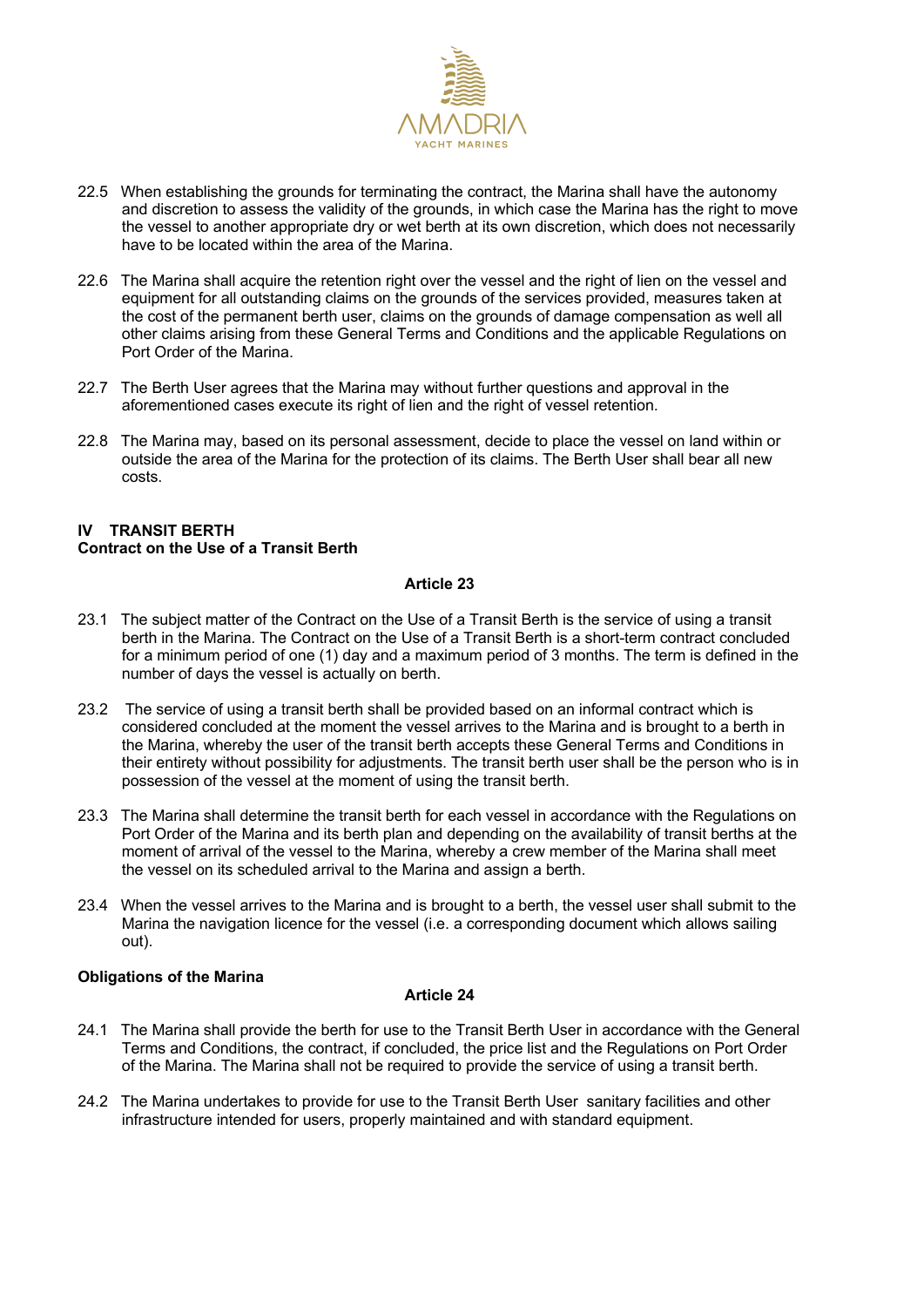

### **Obligations of the Transit Berth User**

### **Article 25**

### 25.1 The Berth User shall:

– the transit berth user shall present the vessel's papers immediately after bringing the vessel to berth and go through credit card authorisation if they intend to stay for more than two nights.

– the Marina shall charge for the transit berth before and as a condition of sailing out and return the papers to the transit berth user.

25.2 Any oversight by the Berth User shall not be considered as an oversight of the Marina and the Marina shall not be required to correct the oversight of the Berth User and/or contact the Berth User.

# **V FINAL PROVISIONS**

# **Governing law, jurisdiction and interpretation of the General Terms and Conditions**

#### **Article 28**

- 28.1 Croatian law shall be the governing law for these General Terms and Conditions and the Contract. The Commercial Court in Split, Republic of Croatia, shall have exclusive jurisdiction in any dispute arising from and/or in connection with these General Terms and Conditions and/or the Contract and/or any relationship between the Marina and the Berth User.
- 28.2 Should the berth user or the Marina bring a dispute before the court against the other party, each party shall notify the other party beforehand of the application to be submitted to the court within 30 days before bringing the dispute before the court. In case of failure to comply with this obligation before initiating the dispute, the court shall dismiss the action as premature.
- 28.3 In case of any inconsistencies or discrepancies between the text of the General Terms and Conditions in Croatian and the various translations, the text of the General Terms and Conditions in Croatian shall prevail. The Marina shall not be held responsible for possible discrepancies between the General Terms and Conditions in Croatian and the various translations, as well as possible typographic errors.
- 28.4 The section titles and article names are used only for easier navigation and shall have no influence on the interpretation of provisions of these General Terms and Conditions.
- 28.5 Berth users as natural persons (consumers) confirm that:

a) they have taken note of the provisions of the General Terms and Conditions, as well as the copy of the text of the General Terms and Conditions itself, before signing the contract,

b) they have sought the necessary expert consultation and received explanations from the Marina to achieve full understanding of the General Terms and Conditions and the contract itself,

c) no one has in any way required of them to sign the contract,

d) Solaris Marina does not have monopoly over the provision of berthing services in relation to the berth user mentioned herein,

e) by paying the berth fee, a natural person as a berth user confirms to have carried out the foregoing.

The berth user therefore accepts with full understanding the content of the rights and obligations set out in the contract and the General Terms and Conditions of Solaris Marina.